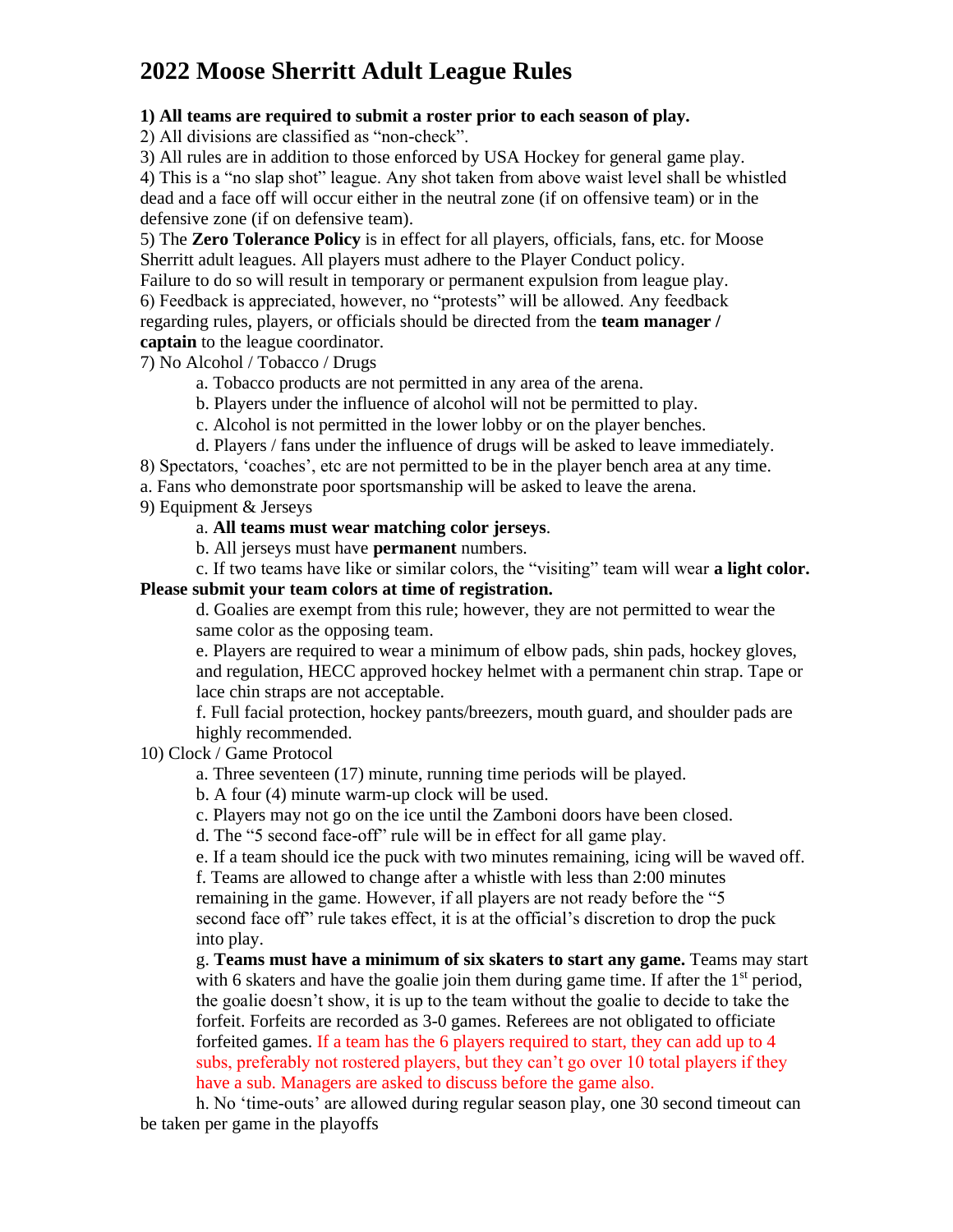11) Off-sides / Icing

#### a. **Icing is called from the defensive blue line.**

b. Two line passes are legal.

c. Off-sides will be tag-up.

### 12) Rosters

a. Rosters are limited to 20 players and are frozen after the second league game. New players and any potential substitute players should be added before the second game has started.

b. **Every team must have a current roster on file at all times.** Team managers are responsible for making sure an updated roster is submitted before the first league game of each season. (Waivers and rosters expire annually)

c. Any Team that does not have a waiver/roster on file before the second league game is subject to removal from the league and will be considered ineligible.

d. Any team caught with an ineligible player (not on roster) on the ice will be subject to a forfeit loss.

e. **Rosters must have player jersey numbers listed.** Any potential changes to the roster, such as changed jersey numbers or added / dropped players must be reported to the league director. [Scott.Fredrickson@monticello.k12.mn.us](mailto:Scott.Fredrickson@monticello.k12.mn.us)

f. If you need a sub goalie, you may use any goalie over the age of 18. g. All players must be 18 years of age and out of high school by the first day of league play.

## 13) Penalties / Officials

a. Players serving a penalty must sit in the penalty box. No player serving a minor or major penalty may be on the player's bench.

b. All minor penalties will be 2 minutes in duration  $\&$  shall begin when the puck drops to re-start the next play. If a penalty should expire while play is stopped, the player may not leave the penalty box until the puck drops to re-start play.

c. Any player who receives three (3) penalties in one game will be given a balance of game penalty & will be asked to leave. (No additional suspension)

d. Any player who is ejected from a game and refuses to immediately leave the ice surface or player's bench area will be removed from the league and play-offs. Play will not resume until the offending player has left the ice and / or all viewing areas. e. Any player who receives a major penalty + game misconduct shall be disqualified for the remainder of that game, as well as serve an additional one game suspension.

**f. Any player who receives a major penalty for fighting will be ejected for the duration of that game, plus the next league game. Any player who is suspended for second fighting altercation within one season will be removed from all team rosters for a minimum of one full season. Any player that instigates the fight will be suspended for the duration of the current game plus an additional game (if they were fighting then its one for that offense and one for instigating.)**

g. Any player that illegally plays while under suspension will be removed from that team's roster. The offending team will be assessed a forfeit loss for any game with an illegal / suspended player on the ice.

h. When assessing misconduct penalties, officials will follow the following rule:

(a). Any player who **challenges or disputes the rulings of any Official**, or endeavors to incite an opponent (including taunting) or create a disturbance during a game will be ejected from the game. Any further dispute by the same player will result in their removal from the remaining league games and playoffs.

i. Any player using racial or ethnic slurs will be expelled for the duration of any season in which he is participating.

j. Any player who is given a gross misconduct / match penalty will be suspended